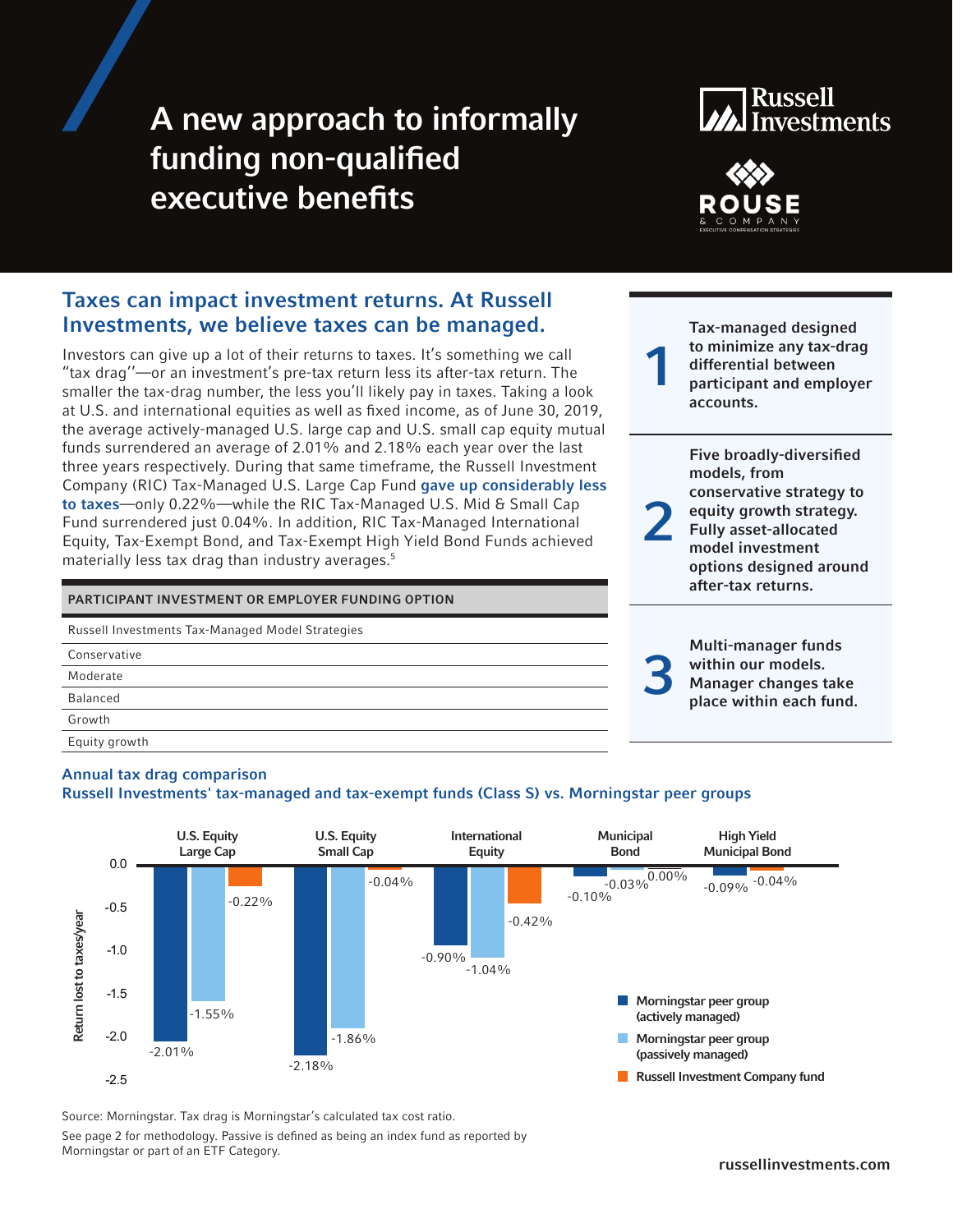# Annualized returns as of June 30, 2019

### Annual fund operating  $expenses<sup>3</sup>$

| <b>LAST</b><br>3 MOS % | 1 YEAR<br>$\frac{0}{0}$ | <b>5 YEARS</b><br>$\frac{0}{0}$ | <b>10 YEARS</b><br>$\frac{0}{0}$ | <b>SINCE</b> | <b>INCEPTION</b><br><b>DATE</b> | TOTAL<br>$\frac{0}{0}$ | <b>NET</b><br>0/0 <sup>4</sup> |
|------------------------|-------------------------|---------------------------------|----------------------------------|--------------|---------------------------------|------------------------|--------------------------------|
| 4.44                   | 8.57                    | 9.00                            | 13.78                            | 7.74         | 10/7/1996                       | 0.96                   | 0.92                           |
| 4.44                   | 8.34                    | 8.57                            | 13.51                            | 7.51         |                                 |                        |                                |
| 2.63                   | 5.19                    | 7.02                            | 11.58                            | 6.62         |                                 |                        |                                |
| 3.77                   | 1.74                    | 6.26                            | 13.47                            | 6.92         | 11/30/1999                      | 1.29                   | 1.20                           |
| 3.77                   | 1.74                    | 5.93                            | 13.05                            | 6.62         |                                 |                        |                                |
| 2.23                   | 1.03                    | 4.84                            | 11.24                            | 5.79         |                                 |                        |                                |
| 1.85                   | $-1.08$                 | $\overline{\phantom{0}}$        | $\overline{\phantom{a}}$         | 2.49         | 6/1/2015                        | 1.16                   | 1.04                           |
| 1.85                   | $-1.07$                 | $\overline{\phantom{0}}$        | $\overline{\phantom{a}}$         | 2.38         |                                 |                        |                                |
| 1.10                   | $-0.07$                 | $\overline{\phantom{a}}$        | $\overline{\phantom{a}}$         | 2.11         |                                 |                        |                                |
| 2.07                   | 6.08                    | 3.22                            | 3.79                             | 4.43         | 9/5/1985                        | 0.58                   | 0.52                           |
| 2.07                   | 6.07                    | 3.21                            | 3.78                             | 4.42         |                                 |                        |                                |
| 1.53                   | 4.80                    | 3.10                            | 3.59                             | 4.35         |                                 |                        |                                |
| 2.76                   | 7.13                    | $\overline{\phantom{a}}$        | $\overline{\phantom{a}}$         | 6.13         | 6/1/2015                        | 0.81                   | 0.64                           |
| 2.76                   | 7.05                    | $\overline{\phantom{0}}$        | $\overline{\phantom{a}}$         | 6.06         |                                 |                        |                                |
| 2.07                   | 5.83                    | $\overline{\phantom{a}}$        |                                  | 5.57         |                                 |                        |                                |
|                        |                         |                                 |                                  |              |                                 | <b>INCEPTION %</b>     |                                |

## *Performance quoted represents past performance and should not be viewed as a guarantee of future results. The investment return and principal value of an investment will fluctuate so that shares, when redeemed, may be worth more or less than their original cost. Current performance may be lower or higher than the performance data quoted. Current to the most recent month-end performance may be obtained by visiting*  russellinvestments.com/us/funds/performance-prices.

- (a) Asset class: U.S. Equity Large Cap, Ticker: RETSX, Morningstar peer group: Large Blend.
- (b) Asset class: U.S. Equity Small Cap, Ticker: RTSSX, Morningstar peer group: Small Blend.
- (c) Asset class: International Equity, Ticker: RTNSX, Morningstar peer group: 75% Foreign Large Blend / 25% Diversified Emerging Markets.
- (d) Asset class: Municipal Bond, Ticker: RLVSX, Morningstar peer group: Muni National Intermediate.
- (e) Asset class: High Yield Municipal Bond, Ticker: RTHSX, Morningstar peer group: High-Yield Muni.
- <sup>1</sup> After-tax returns are calculated using the historical highest individual federal marginal income tax rates, as well as the 3.8% net investment income tax, and do not reflect the impact of state and local taxes. Actual after-tax returns depend on an investor's tax situation and may differ from those shown. After-tax returns shown are not relevant to investors who hold their Fund shares through tax-deferred arrangements such as 401(k) plans or individual retirement accounts. Returns After Taxes on Distributions may be the same as Returns Before Taxes for the same period if there were no distributions for that period.
- <sup>2</sup> Return After Taxes on Distributions and Sale of Fund Shares. If a Fund has realized capital losses, the Return After Taxes on Distributions and Sale of Fund Shares assumes that a shareholder has sufficient capital gains of the same character to offset any capital losses on a sale of fund shares and that the shareholder may therefore deduct the entire capital loss.
- <sup>3</sup> The Net Annual Operating Expense Ratio may be less than the Total Operating Expense Ratio and represents the actual expenses expected to be borne by shareholders after the application of: for the Tax-Managed U.S. Mid & Small Cap Fund and Tax-Exempt Bond Fund, a contractual transfer agency fee or advisory fee waiver through February 29, 2020; for the Tax-Managed U.S. Large Cap Fund, Tax-Managed U.S. Mid & Small Cap Fund, Tax-Managed International Equity Fund, and Tax-Exempt High Yield Bond Fund, a contractual cap and reimbursement on expenses through February 29, 2020; These contractual agreements may not be terminated during the relevant periods except at the Board of Trustee's discretion.
- As of 3/1/2019.

#### <sup>5</sup> Methodology for Universe Construction:

- Average of Morningstar's Tax Cost Ratio for universes as defined.
- Averages calculated on a given category. For example, average reflects the arithmetic average of the Morningstar Tax Cost Ratio for the universe/category as listed. Data includes all share classes.
- Large Cap/Small Cap determination based upon Morningstar Category.
- If fund is indicated by Morningstar as passive or an ETF, the fund is considered to be passively managed. Otherwise, the fund is considered to be actively managed.
- Tax Drag: Morningstar calculated Tax Cost Ratio.

#### Morningstar Categories included:

- U.S. Equity: US Fund Large Blend, US Fund Large Value, US Fund Large Growth, US Fund Mid-Cap Blend, US Fund Mid-Cap Value, US Fund Mid-Cap Growth
- Fixed Income (Taxable Bond): US Fund Long Government, US Fund Intermediate Government, US Fund Short Government, US Fund Inflation-Protected Bond, US Fund Long-Term Bond, US Fund Intermediate-Term Bond, US Fund Short-Term Bond, US Fund Ultrashort Bond, US Fund Bank Loan, US Fund Stable Value, US Fund Corporate Bond, US Fund Preferred Stock, US Fund High-Yield Bond, US Fund Multisector Bond, US Fund World Bond, US Fund Emerging Markets Bond, US Fund Emerging-Markets Local-Currency Bond, US Fund Nontraditional Bond
- International Equity: US Fund China Region, US Fund Diversified Emerging Markets, US Fund Diversified Pacific/Asia, US Fund Europe Stock, US Fund Foreign Large Blend, US Fund Foreign Large Growth, US Fund Foreign Large Value, US Fund Foreign Small/Mid Blend, US Fund Foreign Small/Mid Growth, US Fund Foreign Small/Mid Value, US Fund India Equity, US Fund Japan Stock, US Fund Latin America Stock, US Fund Miscellaneous Region, US Fund Pacific/Asia ex-Japan Stock, US Fund World Large Stock, US Fund World Small/Mid Stock